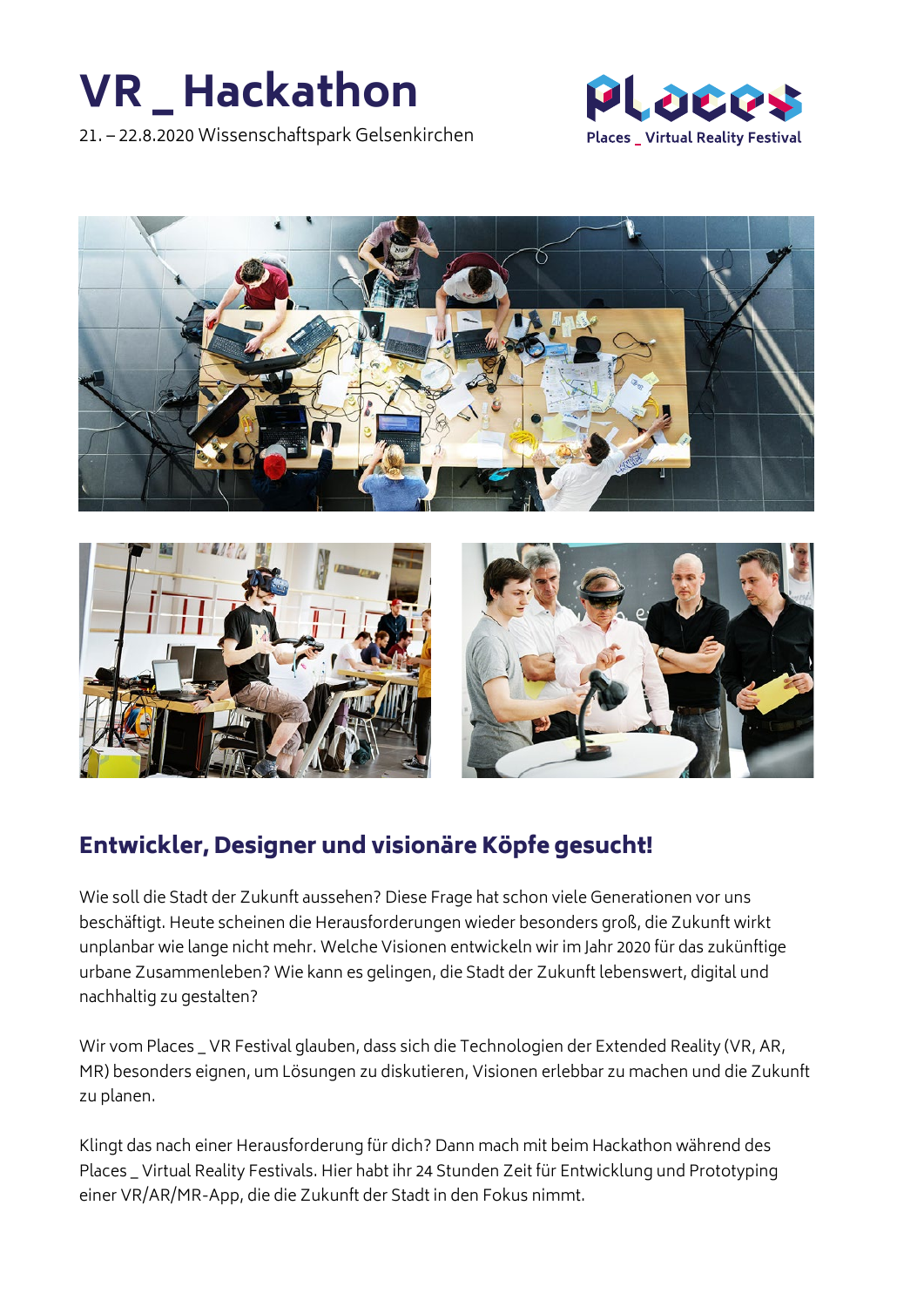Egal ob Entwickler, Designerin, Storyteller, Gamerin, Professional, Studentin oder VR-Begeisterter – unsere Challenges brauchen diversifizierte Teams. Das Event richtet sich an alle Skill Level von Anfänger bis Profi und dient dazu gemeinsam und voneinander zu lernen. Euch stehen Coaches für Fragen jeglicher Art zur Verfügung. Also sei dabei!

### **Freitag, 21. August 2020**

14:00 Start 14:30 Vorstellung Challenges, Teambuilding, SetUp Workstations 16:00 Start Coding 19:00 Unity-Workshop freiwillig

#### **Samstag, 22. August 2020**

16:00 End of Coding, Jury-Rundgang 19:00 Präsentation im Festival-Zentrum und Preisverleihung 21:00 Party freiwillig :-)

# **Das organisieren wir für dich:**

- **•** Essen und Getränke für 24 Stunden
- **•** Spektakuläre Gruppenarbeitsplätze in der Arkade des Wissenschaftsparks Gelsenkirchen
- **•** VR-Work-Stations
- **•** Ruheraum und Rückzugsmöglichkeiten
- **•** Bewertung von einer namhaften Fachjury
- **•** Öffentliche Siegerehrung im Festival-Programm
- **•** Preise und Preisgelder im Gesamtwert von über 4.000 €
- **•** Falls gewünscht: Kostenfreier Übernachtungsplatz für die Nacht von Samstag auf Sonntag
- **•** Fahrtkostenzuschuss bei weiter Anreise (begrenztes Budget)

# **Das solltest du mitbringen:**

- **•** Bring your own device! Bitte bring deine eigene Hard- und Software mit, auf der du entwickeln möchtest.
- **•** Für diejenigen, die keine eigenen Geräte zur Verfügung haben, werden wir im begrenztem Umfang Laptops, Mobil- und VR-Devices da haben.
- **•** Neugier auf Menschen und Themen, Lust auf Herausforderung, Begeisterung für Technik und Durchhaltevermögen.

# Anmeldung ab sofort: **[Jetzt anmelden](https://ueckendorf.typeform.com/to/tnFw83)**

Achtung: Begrenzte Plätze, wenn voll ist, ist voll!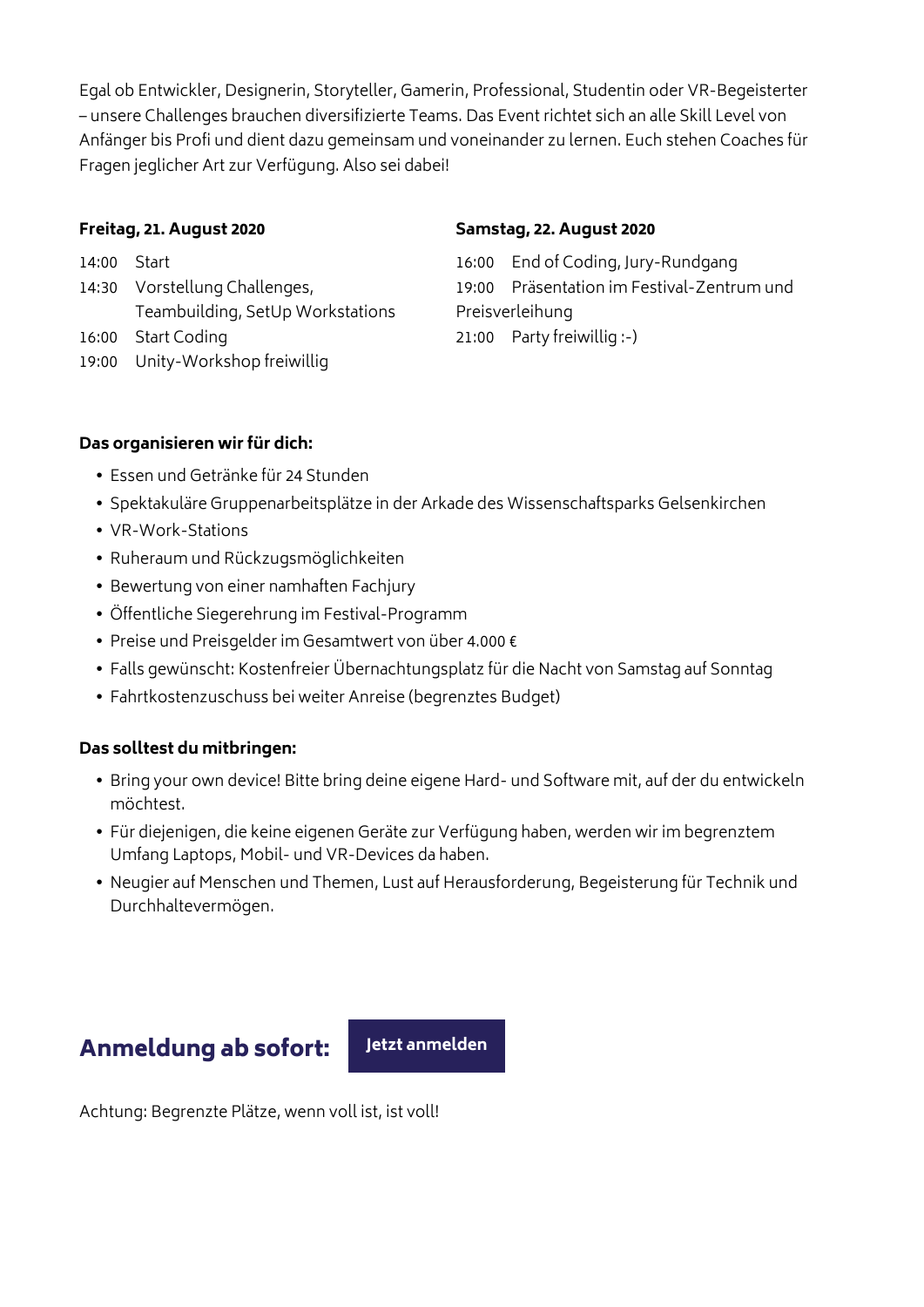# **Du willst mehr Details? Gerne:**

- **•** Wir machen einen Augmented Reality / Virtual Reality / Mixed Reality Hackathon, bei dem alle Geräte erlaubt sind, d.h. Desktop VR (z.B. HTC Vive / Valve Index), Mobile VR (z.B. Oculus Quest), Highend AR (HoloLens und Mobile AR Apple ARKit / Google ARCore).
- **•** Wir stellen euch zu Beginn mehrere Challenges vor, die auf eine Lösung mittels VR/AR/MR warten. Ihr findet euch in Teams zusammen und bearbeitet das Thema, das euch interessiert.
- **•** Die Challenges sollen eure Kreativität anregen und nicht eure Freiheit einschränken.
- **•** Alle Ergebnisse bzw. Prototypen der Veranstaltung werden unter einer Open Source Lizenz veröffentlicht.
- **•** Erforderliche Software in den aktuellsten Versionen (z.B. Unity, Unreal Engine, Visual Studio, Android Studio, Oculus SDK,, Assets) sofern möglich und Kenntnisse vorhanden, bitte vorher installieren/ einrichten/updaten, ansonsten helfen wir natürlich gerne vor Ort dabei.
- **•** Der Wissenschaftspark ist mit einem starken WLAN ausgestattet, an ausgewählten Stellen werdet ihr euch auch per Kabel mit dem Internet verbinden können.
- **•** Mehrfachsteckdose im Gepäck kann nicht schaden.
- **•** Ein Ruheraum und Dusche sind vorhanden, Decke / Schlafsack, Isomatte bitte selbst mitbringen.
- **•** Die Jury wird aus ausgewiesenen Expert\*innen bestehen, die Namen werden auf **[places-festival.de](http://places-festival.de)** veröffentlicht
- **•** Eure Hackathon-Moderatoren: **[Bryan](mailto:%20mail%40bryanhempen.com?subject=)  [Hempen](mailto:%20mail%40bryanhempen.com?subject=)** & **[Daniel Ullrich](https://www.linkedin.com/in/daniel-ullrich-26a9b6a1/)**
- **•** Places \_ 2020 ist Deutschlands #1 Festival für Virtual Reality. Vom 20. - 22.8.2020 wird Gelsenkirchen-Ückendorf – im Herzen der Metropole Ruhr – wieder zur Bühne für die Avantgarde der Extended Reality. Das Event für Startups, Young Professionals, Expert\*innen, Unternehmer\*innen und alle, die von innovativen Lösungen begeistert sind.
- **•** Ansprechpartner für alle Fragen: Sabrina Chmielewski, **sabrina[@places-festival.de](mailto:sabrina%40places-festival.de?subject=)**

#### **Kontakt**

Sabrina Chmielewski sabrina@places-festival.de Das realste Virtual Reality

# **[Jetzt anmelden](https://ueckendorf.typeform.com/to/tnFw83)**

#### Ein Projekt von





Ministerium für Wirtschaft, Innovation<br>Digitalisierung und Energie<br>des Landes Nordrhein-Westfalen



Gefördert von: Vonzeption & Durchführung:

Event der Welt

**[places-festival.de](http://places-festival.de)**



mxr storytelling [Bochum Str. 140-142](http://mxr-storytelling.de/) 45886 Gelsenkirchen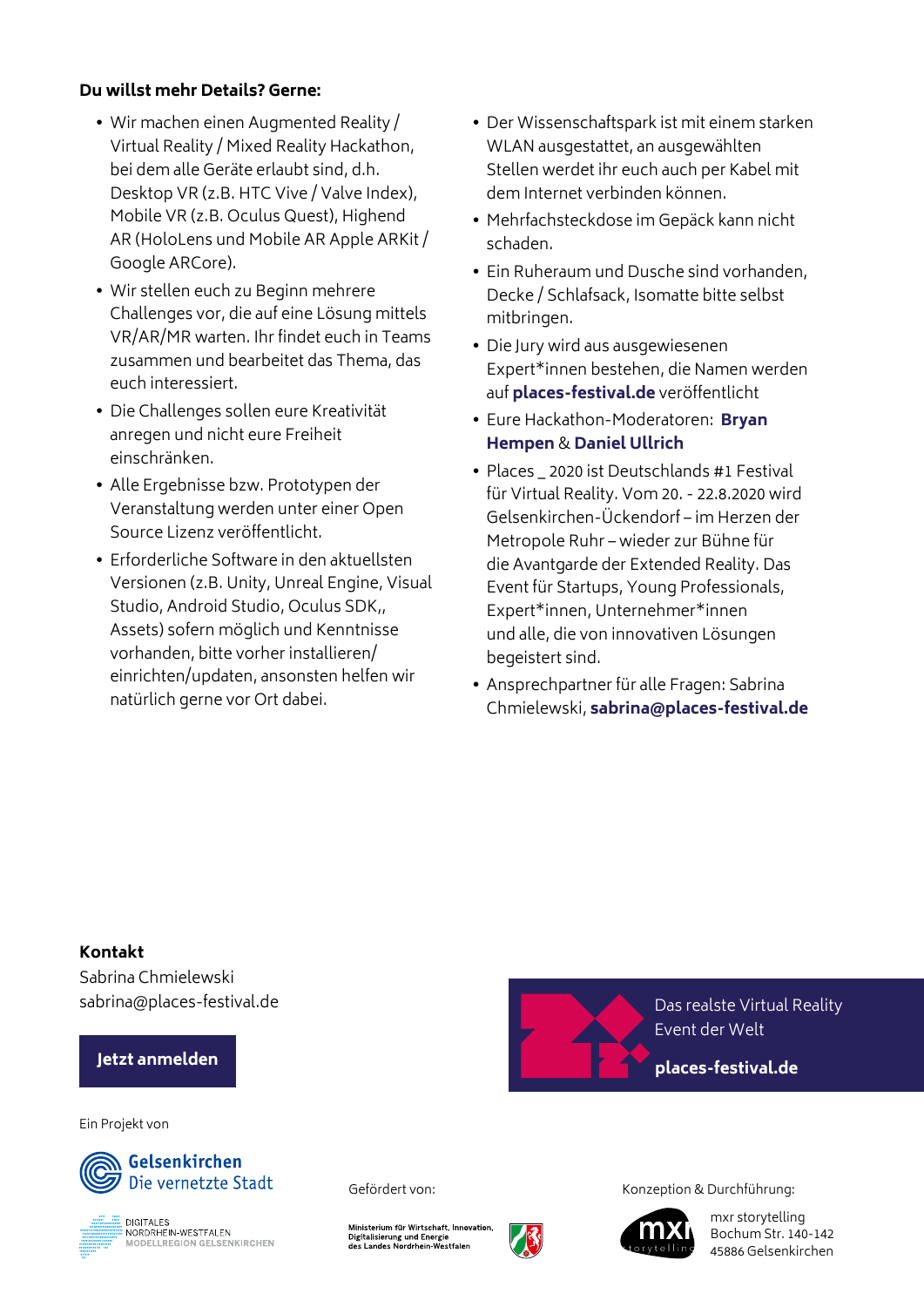# **VR \_ Hackathon**

20. – 22.8.2020 Wissenschaftspark Gelsenkirchen







# Developers, designers and visionary minds wanted!

What should the city of the future look like? This question has occupied many generations before us. Today, the challenges seem to be particularly great again, the future seems more unpredictable than it has been for a long time. What visions are we developing in 2020 for future urban coexistence? How can we succeed in making the city of the future liveable, digital and sustainable?

We at Places \_ VR Festival believe that the technologies of Extended Reality (VR, AR, MR) are particularly suitable for discussing solutions, making visions come alive and planning the future.

Does this sound like a challenge for you? Then join the Hackathon during the Places \_ Virtual Reality Festival. Here you will have 24 hours to develop and prototype a VR/AR/MR app that focuses on the future of the city.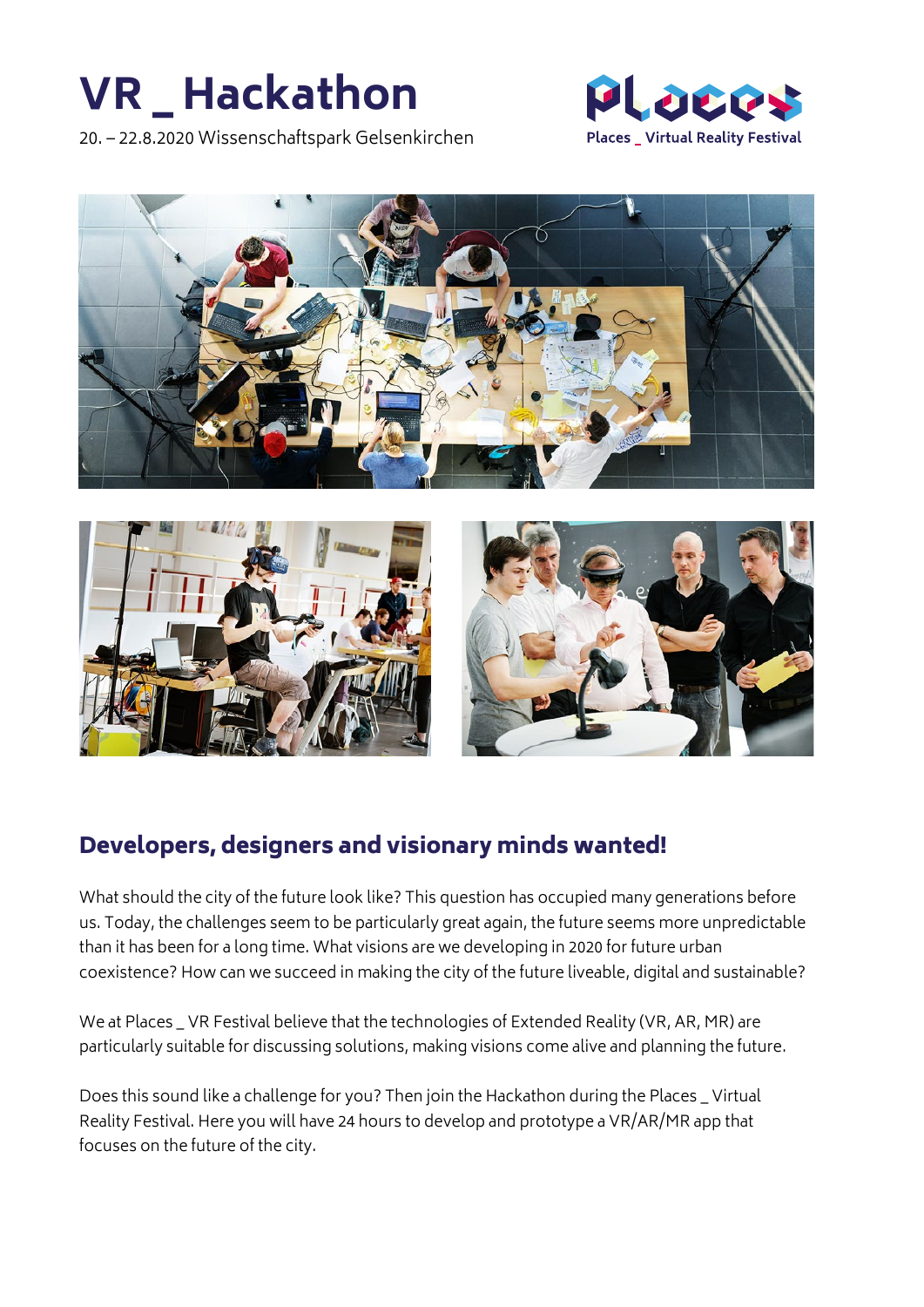No matter if developer, designer, storyteller, gamer, professional, student or VR enthusiast - our challenges need diverse teams. The event is aimed at all skill levels from beginners to professionals, and it serves to learn together and from each other. Coaches are available for all kinds of questions. So be there!

### **Friday, 21 August 2020**

14h Start 14:30h Challenges Introduction, Teambuilding, SetUp Workstations 16h Start Coding

19h Voluntary Unity-Workshop

#### **Saturday, 22 August 2020**

- 16h End of Coding, Jury-Walk
- 19h Presentation in the Festival Centre and Award Ceremony
- 21h Voluntary Party :-)

# **What we will arange for you:**

- **•** Food and beverages for 24 hours
- **•** Spectacular group workplaces in the arcade of the Science Park Gelsenkirchen
- **•** VR-Work-Stations
- **•** Quiet room and resting possibilities
- **•** Evaluation by a renowned expert jury
- **•** Public award ceremony in the festival program
- **•** Prizes and prize money with a total value of more than 4,000 €
- **•** If needed: Free overnight stay for the night from Saturday to Sunday
- **•** Travel allowance for long journeys (limited budget)

# **What you should bring:**

- **•** Bring your own device! Please bring your own hardware and software that you want to use for development.
- **•** For those who do not have their own devices, we will have a limited number of laptops, mobile and VR devices available.
- **•** Curiosity about people and topics, desire for challenges, enthusiasm for technology and stamina.

# Registration now: **[Apply now](https://ueckendorf.typeform.com/to/yGuPYp)**

Attention: Limited seats! When it's full, it's full!